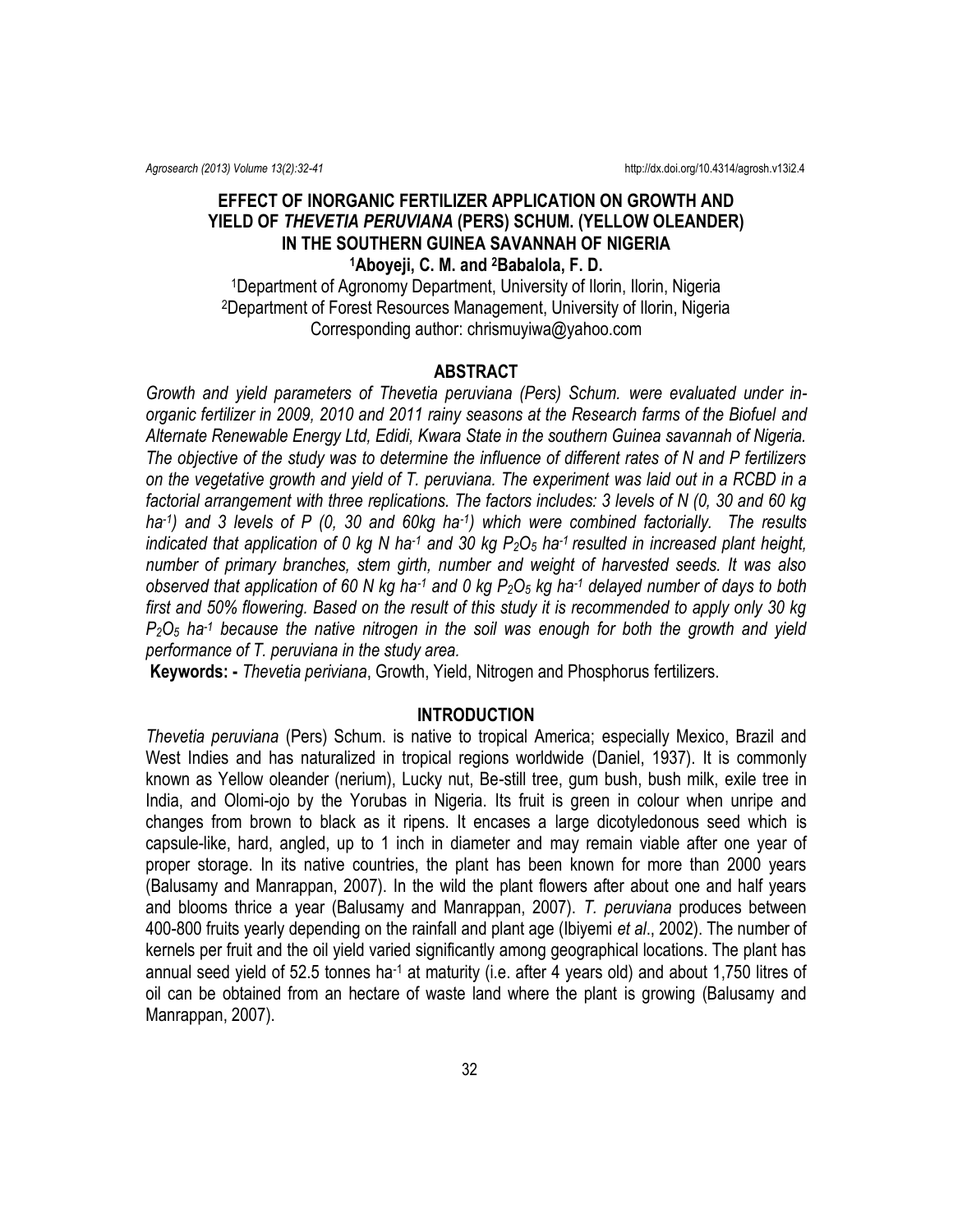In the last ten years, chemists have revealed the potentials and prospects of some plants (*Jatropha curcas* and *T. peruviana*) which are not food crops and do not compete with the human food chain and they are viable sources of bio-oils. Recent research by Ibiyemi *et al*. (1995)

revealed that *T. peruviana* has superior oils in terms of quality and quantity than *J. Curcas.* The seed contains 60 – 65% oil and the cake comprise of 30 – 37% protein. Despite the fact that there is high level of oil and protein in the seed, it remains non – edible because of the presence of cardiac glycoside (toxins). According to Atteh *et al*. (1995) and Oluwaniyi *et al*. (2007), the crude protein content of the defatted seed ranges from 42.79 – 47.50/100 g of the seed cake while crude lipid ranges from 4.40 to 4.80/100 g.

It is obvious that the world has shifted sourcing protein for animal diets and oils for industrial raw material to oil seeds. Notable among the oil seeds are *J. curcas*, *J. gosipifolia*, neem seed, and rape seed. Usman *et al*. (2009) therefore concluded that the plant can thus be used as an alternative protein source in animal feed formulation. If well processed, it would reduce competition between man and livestock for the conventional sources of proteins. The oil could also be useful in the production of oleochemicals such as liquid soap, shampoos, alkyd resin, and biodiesel. Thus, African countries are encouraged to invest in the cultivation of this potentially rich plant in order to reduce over-dependence on the currently limited sources of protein and oil.

The search for alternative sources of energy to supplement or replace fossil fuels so as to fetch their increasing demands, uncertain availability and to reduce the associated pollution problems of their combustion has drawn attention towards fuels of biological origin (Marchenko and Semenov, 2001), which provides a regenerable feedstock. As the plant is undergoing development in its various utilisation potentials, it is pertinent that factors that facilitate its large production such as soil nutrient and age of plant be investigated. Thus, this study tends to determine the influence of different rates of N and P fertilizers on the vegetative growth and the effect of years of establishment on the yield of *Thevetia* peruviana.

# **Study area**

## **MATERIALS AND METHODS**

The research work was carried out at the Research Farm of the Bio-fuel and Alternate Renewable Energ**y** Ltd, Edidi, Kwara State in the southern Guinea savannah of Nigeria between June 2009 and June 2012.

# **Soil sampling**

Pre-cropping soil samples were randomly taken from six spots using the soil auger at 0-30cm soil depth from the experimental field. The samples collected were bulked to obtain composite sample for routine soil analysis in the laboratory to determine physico-chemical properties of the experimental site.

# **Sampling design**

The experiment was laid out in a RCBD in a factorial arrangement with three replications. The factors includes: 3 levels of N (0, 30 and 60kg ha-1) and 3 levels of P (0, 30 and 60kg ha-1) which were combined factorially.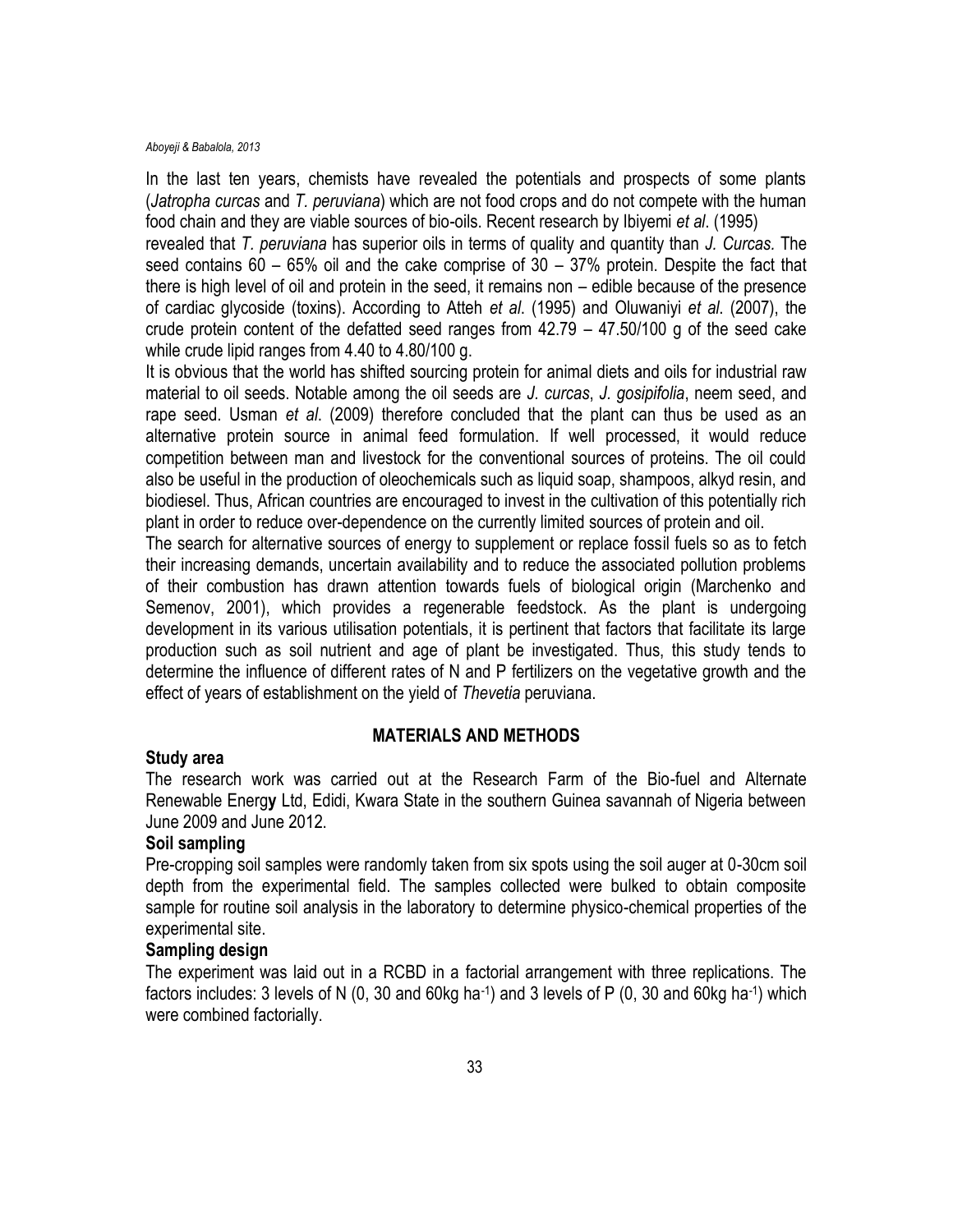## **Planting technique**

The land was ploughed once and harrowed twice to give a well pulverized soil. The size of each plot in the experiment was 10.0m x 4.0m. The plants were transplanted at 2.0m by 2.0m spacing to give a total population of 10 plants per plot. There were nine plots in each of the replicate giving a total population of 90 plants per replicate. Mature seeds were manually picked under a five year old plant after which it was cleaned, sorted for viability and pre-germinated in plastic bags for 6 weeks before they were transplanted on a flat field at a spacing of 2m by 2 meters with a plant population of 2,500 plants ha-1 .

### **Fertilizer application**

Nitrogen fertilizer in form of Urea (46% N) was applied at the rate of 0 kg N ha-1, 30 kg N ha-1 and 60 kg N ha-1 while phosphorus fertilizer in the form of single superphosphate (18% P) was applied at the rate of 0 kgP<sub>2</sub>0<sub>5</sub>ha-1, 30 kgP<sub>2</sub>0<sub>5</sub>ha-1and 60 kgP<sub>2</sub>0<sub>5</sub>ha-1. Phosphorus fertilizer was applied once at transplanting while nitrogen fertilizer was applied in two split doses, the first half of nitrogen was applied at 2 weeks after transplanting (WAT) while the second half was applied at 6 weeks after transplanting. Fertilizer application was done only in the first year of the experiment.

# **Harvesting**

The first, second and third year harvests were terminated when the plants were exactly one, two and three years old respectively.

#### **Herbicide Application**

In the first and second year of the experiment, glyphosate was used at the rate of 2.5kg a.i ha-1 to control both annual and perennial weeds at intervals of ten and fifteen weeks respectively while in the third year, the canopy was fully covered to naturally control weeds.

### **Data collection and analysis**

Vegetative growth parameters- plant height, number of primary branches, stem girth were determined at 8, 16 and 24 WAT and number of days to first and 50% flower appearance were taken only in the first year of the experiment while the yield parameters- number of harvested seeds and weight of harvested seeds were taken at both the first, second and third year of the experiment. The data collected was subjected to analysis of variance (ANOVA) using Statistical Analysis Software (SAS) and the significant means were separated using the Least Significant Difference (LSD) at 5% level of probability ( $p \le 0.05$ ).

### **RESULTS**

The pre-cropping soil sample characteristics indicated that the soil of the experimental site was sandy loam that was moderately acidic (Table 1). The organic matter and total nitrogen were moderate while the phosphorus level was low.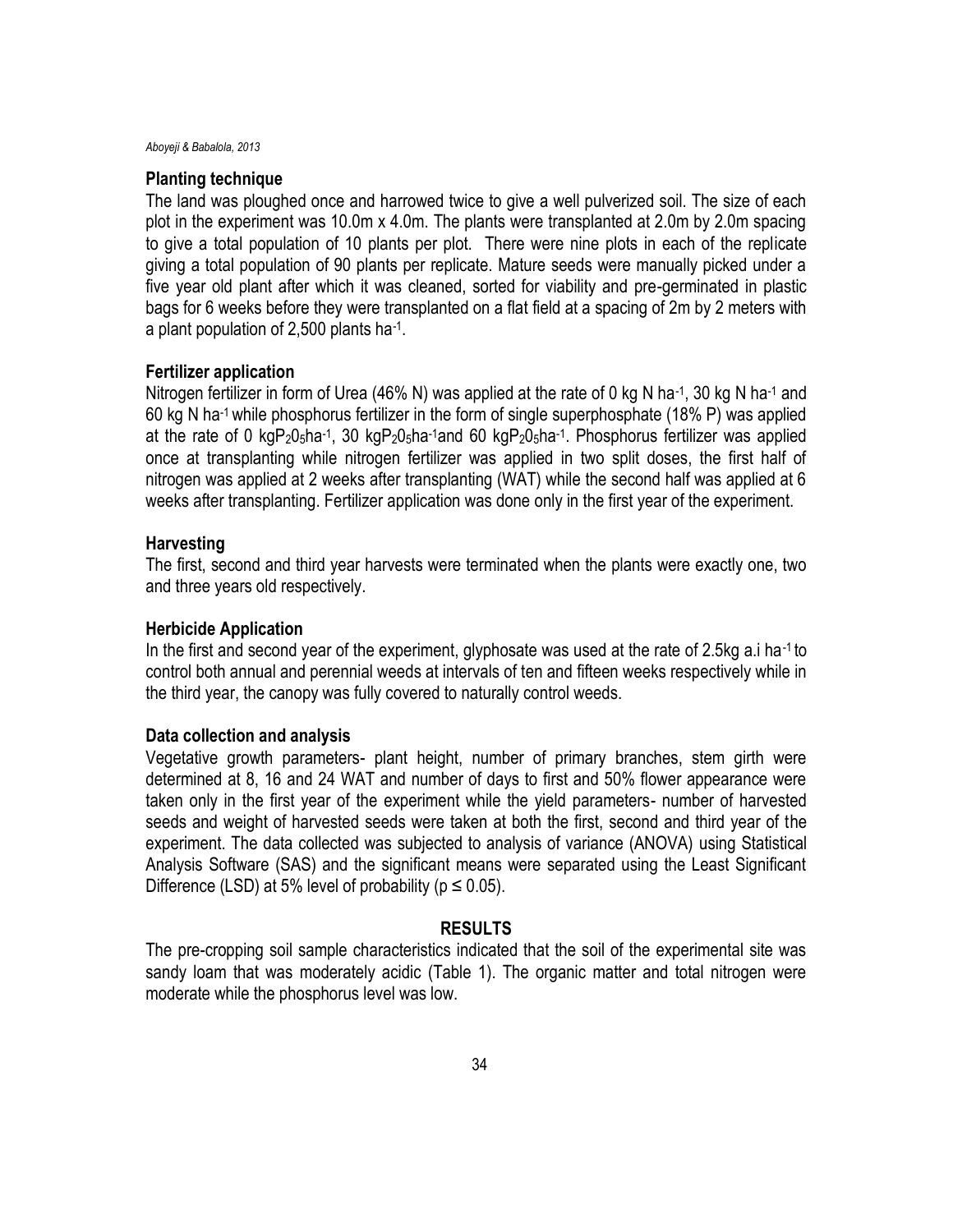|                                 |            | <b>Soil Depth</b> |  |
|---------------------------------|------------|-------------------|--|
|                                 | 2009       | 2011              |  |
| Soil characteristics            | $0-30$ cm  | $0-30cm$          |  |
| Physical characteristics %      |            |                   |  |
| Clay                            | 236        | 236               |  |
| Silt                            | 40         | 80                |  |
| Sand                            | 724        | 684               |  |
| Textural class                  | Sandy loam | Sandy loam        |  |
| <b>Chemical characteristics</b> |            |                   |  |
| $pH1:1$ in $H_2O$               | 6.20       | 5.60              |  |
| Organic Carbon g/kg             | 1.51       | 1.10              |  |
| Organic matter g/kg             | 2.82       | 2.30              |  |
| Total Nitrogen g/kg             | 2.15       | 1.62              |  |
| Available Phosphorus m/kg       | 1.48       | 1.12              |  |
| Exchangeable bases (cmol kg-1)  |            |                   |  |
| K                               | 1.44       | 1.43              |  |
| Na                              | 1.92       | 1.63              |  |
| Ca                              | 0.90       | 0.68              |  |
| Mg                              | 0.36       | 0.32              |  |
| CEC                             | 4.62       | 4.06              |  |

**Table 1: Physico-Chemical properties of the soil of the experimental sites during 2009 and 2011 rainy seasons.**

Nitrogen rates significantly affected the height of *T.peruviana* except at 8 WAT whereas plant height was significantly influenced by the levels of phosphorus fertilizer except at 8 WAT (Table 2). Where significant differences were observed, plots with no nitrogen fertilizer had significantly tall plants compared to plots where 60 kg N ha<sup>-1</sup> was applied. Significantly taller plants were observed on plots that had 30 and 60 kg P ha-1 compared plots with no phosphorus fertilizer.

| <b>Treatment</b>           | <b>Sampling Periods (WAT)</b> |         |         |  |
|----------------------------|-------------------------------|---------|---------|--|
|                            | 8                             | 16      | 24      |  |
| Nitrogen (N) rate Kgha-1   |                               |         |         |  |
| 0                          | 42.47                         | 74.73a  | 93.98a  |  |
| 30                         | 41.38                         | 72.36ab | 90.38ab |  |
| 60                         | 40.93                         | 70.00b  | 87.40b  |  |
| LSD (0.05)                 | N.S                           | 3.79    | 5.73    |  |
| Phosphorus (P) rate Kgha-1 |                               |         |         |  |
| 0                          | 40.13b                        | 71.40   | 89.49   |  |
| 30                         | 41.12a                        | 72.04   | 90.07   |  |
| 60                         | 43.52a                        | 73.64   | 92.07   |  |
| LSD (0.05)                 | 2.93                          | N.S     | N.S     |  |
| <b>Interaction</b>         |                               |         |         |  |
| N*P                        | N.S                           | N.S     | N.S     |  |

| Table 2: Effect of rates of nitrogen and phosphorus fertilizers on plant height (cm) of Thevetia |  |  |
|--------------------------------------------------------------------------------------------------|--|--|
| peruviana.                                                                                       |  |  |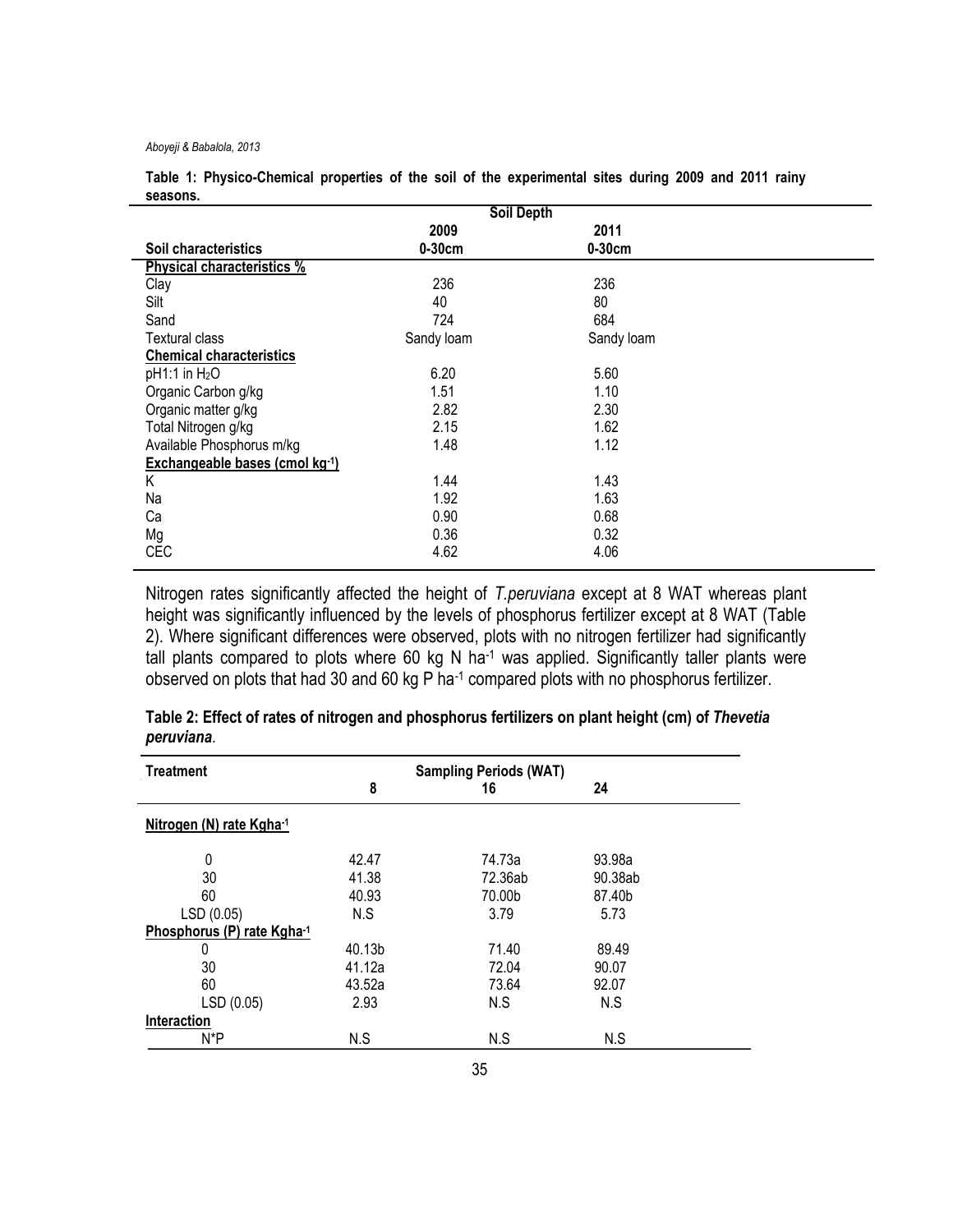Means in a column under any given treatment followed by the same letter(s) do not differ significantly at 0.05 level of probability using the Least Significant Difference (LSD). N.S = Not significant

The number of primary branches significantly decrease and increase gradually with an increased in application of nitrogen and phosphorus fertilizers respectively (Table 3).

|                     | Table 3: Effect of Rates of Nitrogen and Phosphorus Fertilizers on Number of Primary Branches of |  |  |
|---------------------|--------------------------------------------------------------------------------------------------|--|--|
| Thevetia peruviana. |                                                                                                  |  |  |

| <b>Treatment</b>           |        | <b>Sampling Periods (WAT)</b> |        |  |
|----------------------------|--------|-------------------------------|--------|--|
|                            | 8      | 16                            | 24     |  |
| Nitrogen (N) rate Kgha-1   |        |                               |        |  |
| 0                          | 10.47a | 25.47a                        | 33.04a |  |
| 30                         | 10.04a | 25.80a                        | 32.82a |  |
| 60                         | 8.24b  | 22.87b                        | 29.20b |  |
| LSD (0.05)                 | 1.29   | 2.54                          | 3.20   |  |
| Phosphorus (P) rate Kgha-1 |        |                               |        |  |
| 0                          | 8.87b  | 22.76b                        | 29.67b |  |
| 30                         | 9.93ab | 24.67b                        | 31.80b |  |
| 60                         | 10.69a | 27.71a                        | 35.60a |  |
| LSD (0.05)                 | 1.29   | 2.54                          | 3.20   |  |
| Interaction                |        |                               |        |  |
| N*P                        | N.S    | N.S                           | N.S    |  |

Means in a column under any given treatment followed by the same letter(s) do not differ significantly at 0.05 level of probability using the Least Significant Difference (LSD).

N.S = Not significant

While the stem girth was not affected by application of nitrogen and phosphorus fertilizers except phosphorus at 8 WAT (Table 4), the Interaction between nitrogen and phosphorus fertilizers was significant at 8 WAT. Plots with no application of phosphorus fertilizer had significantly lower stem girth and this plots were similar to plots that 0 kg P ha-1 were combined with 60 kg N ha-1. Other plots had relatively similar stem girth (Table 5)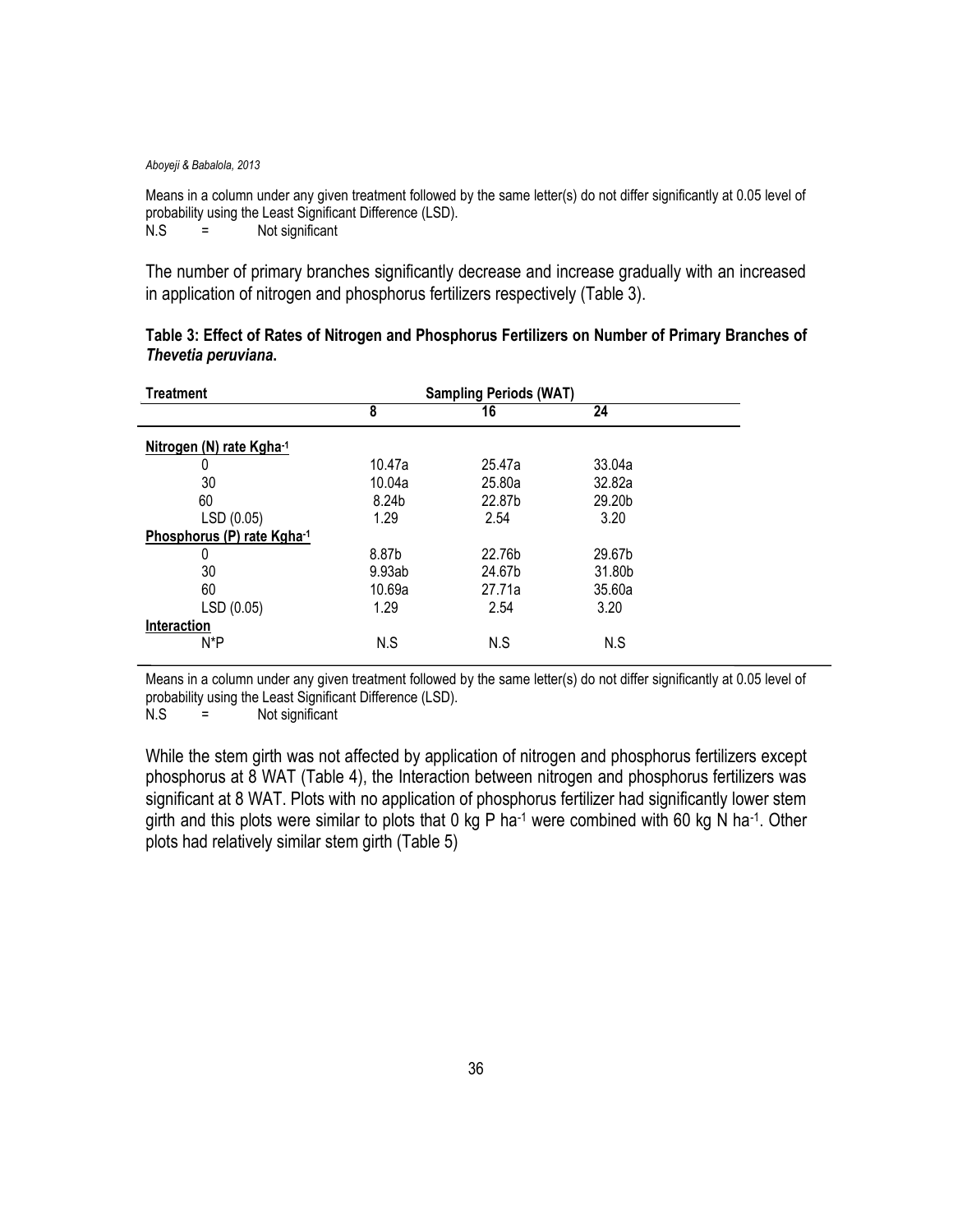| <b>Treatment</b>           |                   | <b>Sampling Periods (WAT)</b> |      |
|----------------------------|-------------------|-------------------------------|------|
|                            | 8                 | 16                            | 24   |
| Nitrogen (N) rate Kgha-1   |                   |                               |      |
| 0                          | 0.97              | 1.78                          | 2.11 |
| 30                         | 0.99              | 1.81                          | 2.09 |
| 60                         | 0.93              | 1.71                          | 1.97 |
| LSD (0.05)                 | N.S               | N.S                           | N.S  |
| Phosphorus (P) rate Kgha-1 |                   |                               |      |
| 0                          | 0.90 <sub>b</sub> | 1.78                          | 2.09 |
| 30                         | 1.02a             | 1.79                          | 2.08 |
| 60                         | 0.98a             | 1.73                          | 2.01 |
| LSD (0.05)                 | 0.02              | N.S                           | N.S  |
| <b>Interaction</b>         |                   |                               |      |
| N*P                        | $\star$           | N.S                           | N.S  |

**Table 4: Effect of Rates of Nitrogen and Phosphorus Fertilizers on Stem Girth (cm) of** *Thevetia peruviana***.**

Means within a column followed by the same letter do not differ significantly at 0.05 level of probability according to Duncan Multiple Range Test (DMRT)

 $=$  Significant at 5% level of probability

N.S = Not significant

## Table 5: Interaction of Rates of Nitrogen and Phosphorus Fertilizers on Stem Girth of Thevetia *peruviana* **at 8 WAT.**

|                           | Phosphorus fertilizer rates |           |             |
|---------------------------|-----------------------------|-----------|-------------|
|                           |                             | 30        | 60          |
| Nitrogen fertilizer rates |                             |           |             |
|                           | 0.83e                       | $1.02a-c$ | 1.04ab      |
| 30                        | $0.97a-d$                   | 1.05a     | $0.94b-d$   |
| 60                        | 0.90de                      | $0.98a-d$ | $0.92c - e$ |
| LSD (0.05)                |                             | 0.02      |             |

Means followed by the same letter (s) do not differ statistically at 0.05 level of probability according to Duncan Multiple Range Test (DMRT). N.S =Not significant.

Increase in N level from 30 to 60 kg N/ha significantly increased days to first and 50 % flowering of *T. Peruviana* whereas application of P significantly reduced days to first and 50 % flowering of *T. Peruviana* (Table 6).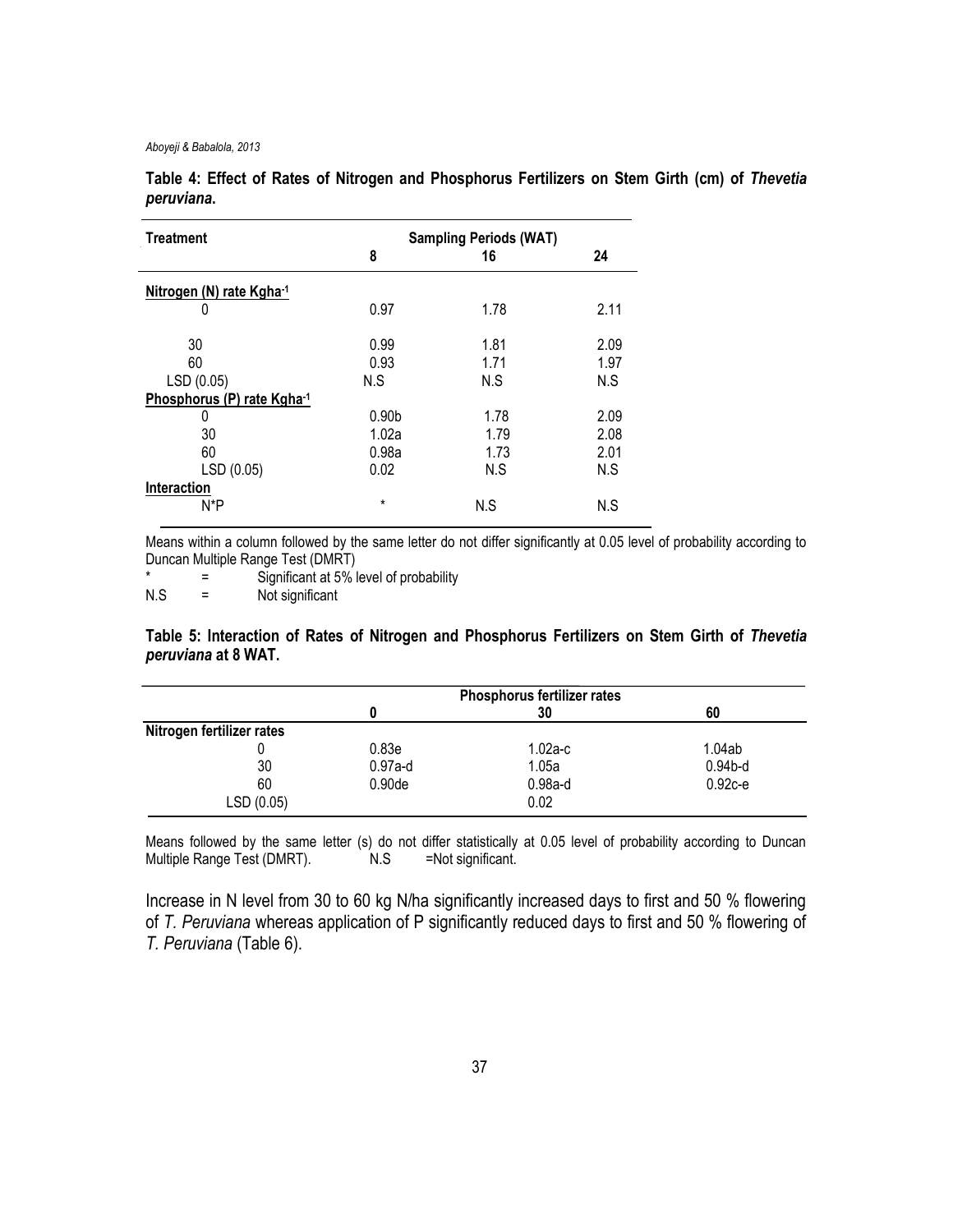| <b>Treatments</b>                                                    |                               |                             |         |
|----------------------------------------------------------------------|-------------------------------|-----------------------------|---------|
|                                                                      | Days to first flowering (DAT) | Days to 50% flowering (DAT) |         |
| Nitrogen rate (Kg N ha-1)                                            |                               |                             |         |
| 0                                                                    |                               | 237.78a                     | 271.94a |
| 30                                                                   |                               | 236.67a                     | 272.83a |
| 60                                                                   |                               | 245.78b                     | 276.67b |
| LSD (0.05)                                                           |                               | 7.03                        | 3.55    |
| Phosphorus rate (Kg P <sub>2</sub> O <sub>5</sub> ha <sup>-1</sup> ) |                               |                             |         |
| 0                                                                    |                               | 241.78b                     | 288.67b |
| 30                                                                   |                               | 239.28a                     | 267.39a |
| 60                                                                   |                               | 239.17a                     | 265.39a |
| LSD (0.05)                                                           |                               | 2.09                        | 18.24   |
| <b>Interaction</b>                                                   |                               |                             |         |
| N x P                                                                |                               | N.S                         | N.S     |

**Table 6: Effects of rates of nitrogen and phosphorus fertilizers on number of days to first and 50% flowering of** *Thevetia peruviana*

Means in a column under any given treatment followed by the same letter(s) do not differ significantly at 0.05 level of probability using the Least Significant Difference (LSD). N.S = Not significant DAT= Days after transplanting

Application of 0 and 30 kg N ha<sup>-1</sup> significantly increased both the number and weight of harvested seeds while application of 30 and 60 kg  $P_2O_5$  ha<sup>-1</sup> gave a significantly higher number and weight of harvested seeds which was statistically similar (Tables 7 and 8).

| 1 year old | 2 years old | 3years old                       |
|------------|-------------|----------------------------------|
|            |             |                                  |
| 5.000a     | 36,500a     | 370, 450a                        |
| 3,444b     | 35,500a     | 371, 650a                        |
| 2,944b     | 29,750b     | 306, 800b                        |
| 660.65     | 5.000       | 63, 585                          |
|            |             |                                  |
| 1,972b     | 30,750b     | 317, 675b                        |
| 3.722a     | 37.250a     | 386, 175a                        |
| 4,294a     | 35,900a     | 381, 975a                        |
| 660.65     | 5,000       | 63.585                           |
|            |             |                                  |
| N.S        | N.S         | N.S                              |
|            |             | <b>Number of Harvested Seeds</b> |

# **Table 7: Effect of rates of nitrogen and phosphorus fertilizers on number of harvested mature seeds per plot (ha-1 ) of** *Thevetia peruviana*

Means in a column under any given treatment followed by the same letter(s) do not differ significantly at 0.05 level of probability using the Least Significant Difference (LSD)

N.S = Not significant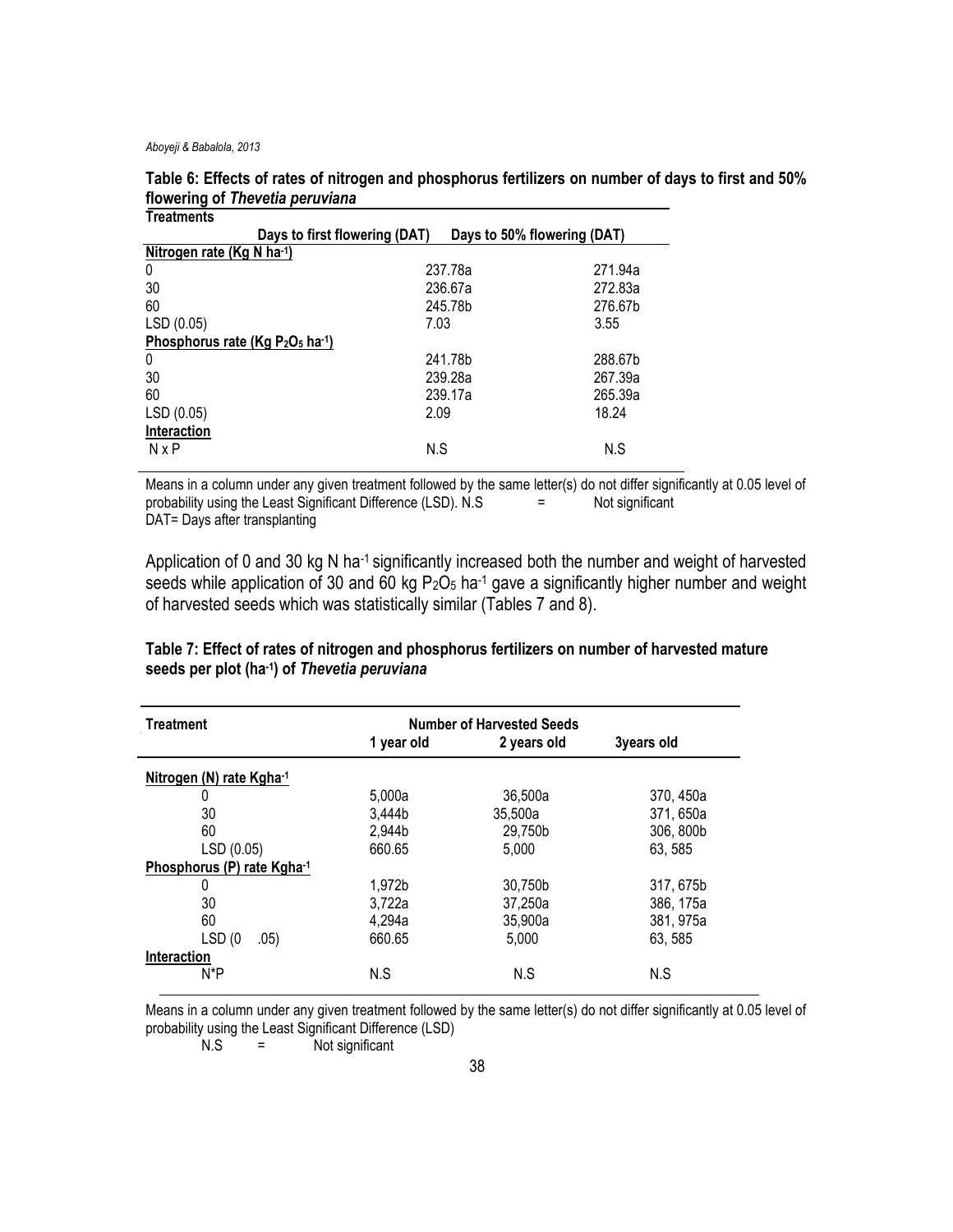| <b>Treatment</b>           |            |             |            |
|----------------------------|------------|-------------|------------|
|                            | 1 year old | 2 years old | 3years old |
| Nitrogen (N) rate Kgha-1   |            |             |            |
| 0                          | 22.07a     | 1.094a      | 11.103.35a |
| 30                         | 20.88a     | 1,195a      | 12,510.47a |
| 60                         | 12.20b     | 898b        | 9,260.72b  |
| <b>LSD</b>                 | 8.50       | 191.0       | 2,429      |
| Phosphorus (P) rate Kgha-1 |            |             |            |
| 0                          | 10.04b     | 923b        | 9,035.42b  |
| 30                         | 21.22a     | 1.115a      | 11,559.33a |
| 60                         | 23.88a     | 1,223a      | 13,012.69a |
| LSD.                       | 8.50       | 191.0       | 2,429      |
| <b>Interaction</b>         |            |             |            |
| N*P                        | N.S        | N.S         | N.S        |

**Table 8: Effect of rates of nitrogen and phosphorus fertilizers on weight of harvested mature seeds per plot (kg ha-1 ) of** *Thevetia peruviana*

Means in a column under any given treatment followed by the same letter(s) do not differ significantly at 0.05 level of probability using the Least Significant Difference (LSD)

N.S = Not significant

# **DISCUSSION**

The result obtained from this study revealed that application of 60 kg N ha<sup>-1</sup> significantly reduced plant height and number of primary branches of *T peruviana* while plots with no N had significantly higher plant height and number of branches. This means that 2.15 N g/kg obtained from the pre-cultivation soil analysis was sufficient to aid the growth of the plants and the reduction in growth as the nitrogen level increases could be attributed to the burning effect of excess nitrogen fertilizer on plants.

Youssefi *et al*. (2000) reported that trees appear to have a finite capacity to use available soil N and demonstrate the capacity to self-regulate net N uptake once that capacity has been met. The yield of *T. Peruviana* from this experiment was also observed to be suppressed with increasing nitrogen fertilizer. This could be as a result of reduction in the vegetative growth of the plant at the early stage of development. Achten *et al*[., \(2008\)](http://scialert.net/fulltext/?doi=ajps.2011.52.59&org=11#529965_ja) observed that optimal fertilization can increase the seed and oil yield, but high fertilization can result in low seed production.

Application of phosphorus fertilizer increased both plant height and number of primary branches. This result indicated that phosphorus is essential for the general health and vigour of thevetia plants and the effect of phosphorus on growth have been reported in several investigations. Das *et al*. (1991) found an increase in black cumin (*Nigella sativa*) height, number of branches and fresh weight and dry weight of shoots and roots with increasing phosphorus concentration from 20 to 40 kg/ ha. This was also supported by Munshi *et al*. (1990) who reported an increase in plant height and number of branches of *Carum carvi* grown from root tubers when phosphorus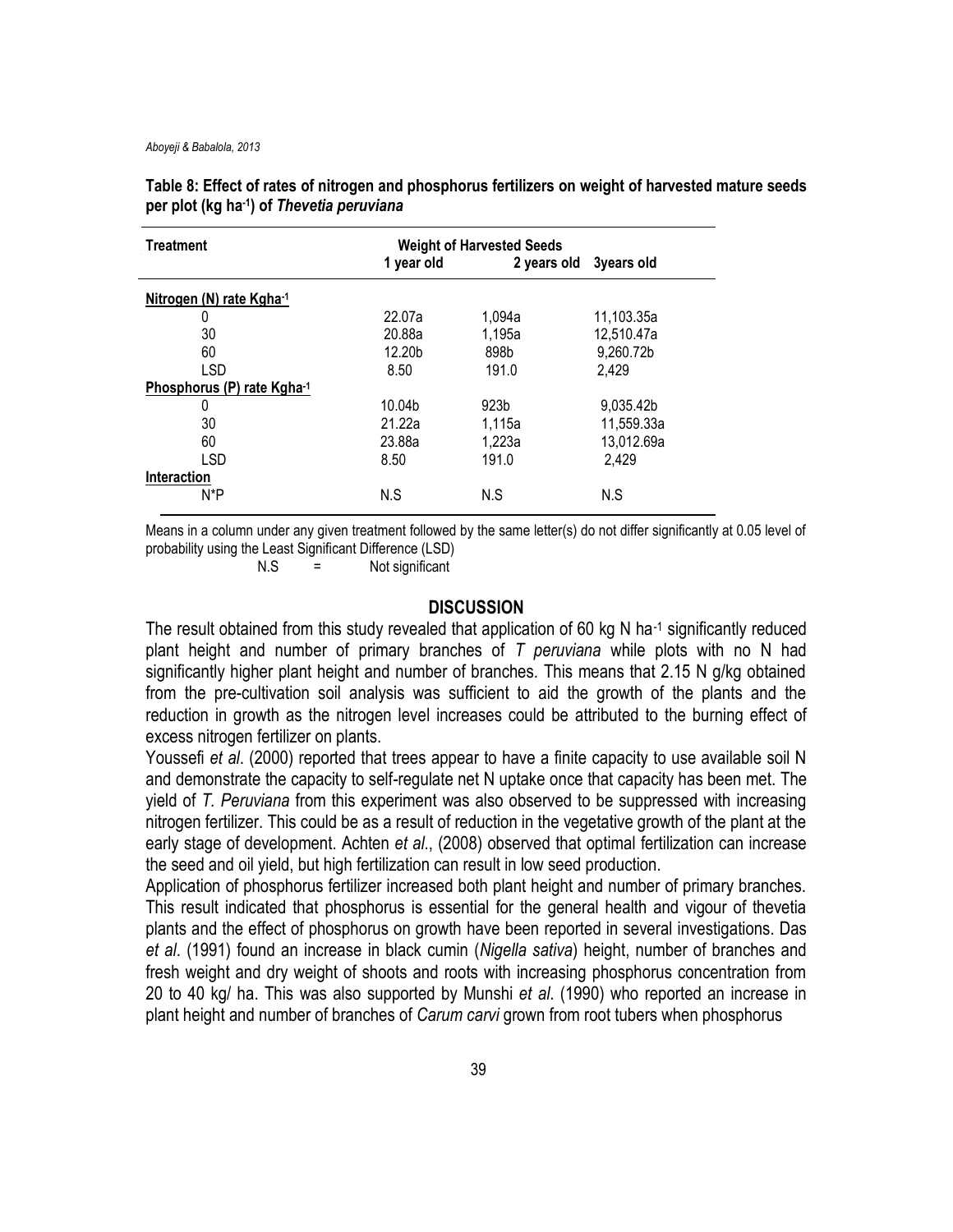was applied at the rate of 40 kg/ ha. Rathore *et al*., (1992) also observed that adequate amount of phosphorus in soils favours rapid plant growth, early fruiting / maturity and improve the quality of the produce.

The results of this study also reveal that application of phosphorus fertilizer significantly increased the yield (number and weight of harvested seeds). This showed that phosphorus fertilizer improved seed production. Scheffel, (1999) documented that some specific growth factors that have been associated with phosphorus are: stimulated root development, increased stalk and stem strength, improved flower formation and seed production.

# **CONCLUSSION**

The result of this study suggests that, the native N (2.15 N g/kg) in the soil and application of 30 kg  $P_2O_5$  ha<sup>-1</sup> was enough to improve both the vegetative and yield performance of the plant in the study area in all the affected years.

# **REFERENCES**

- Achten, W. M. J., Verchot, L., Franken, Y. J., Mathijs, E., Singh, V. P., Aerts, R., and Muys, B., (2008). Jatropha bio-diesel production and use. *Journal of Biomass Bioenergy*, 32: 1063-1084.
- Atteh, J. O., Ibiyemi, S. A. And Ojo, A. O., (1995). Response of broilers to dietary level of must in nthepar Thevetia cake, *J. Agric. Sci.*, 125: 307 – 310.
- Balusamy, T. and Manrappan, R. (2007). Performance evaluation of direct injection diesel engine with blends of *Thevetia peruviana* seed oil and diesel. *J. Sci. Industrial Res.*, 66: 1035-1040.
- Daniel, J. M., (1937). The useful plant of West Africa. Lord. *Oxford University Press*. 2: 210-212
- Das, A. K., Sadhu, M. K., and Som, M.G., (1991). Effect of N and P levels on growth and yield of black cumin (*Nigella sativa* L.) *Hort. J.*, 4: 41–7
- Ibiyemi, S. A, Fadipe, V. O., Akinremi, O. O., and Bako, S. S., (2002). Variation in oil composition of *Thevetia peruviana* juss fruits seeds. *J Appl. Sci.* Environ Management 6 (2): 61-65
- Ibiyemi, S. A, Bako, S. S Ojokuku, G. O and Fadipe, V. O (1995). Thermal stability of *Thevetia peruviana* juss seed oil. *J. Am. Oil Chem. Soc*. 72 (6) 745-747
- Marchenko, A. P. and Semenov, V. G. (2001). Alternative biofuel from rape oil derivative. *Chem. Technol. Fuels Oils*, 37(3): 183-185.
- Munshi, A. M, Zargra, G. H., Baba, G. H. and Bhat, G.N. (1990). Effect of fertilizer levels on black zeera (*Carum carvi)* grown from root tubers. *Indian Cocoa, Arecanut and Spices J.*, 13: 134–6
- Oluwaniyi, O. O, Ibiyemi S. A and Usman A. L., (2007). Effect of detoxification on the nutrient content of *T. peruviana* seed cake. Res. *J. of Applied Sci.* 2(2): 188-191.
- Rathore, R. S., Khandwe, R., Khandwe, N. and Singh, P. P. (1992). Effect of irrigation schedules, phosphorus levels and phosphate solublizing organism on lentil yield. *Lens*, 19:17-19.
- Scheffel, L. R., (1999). *Nutrient Facts* (Quick Nutrient Guide Handbook). New York: Brooks Printing Company. 2:70-71